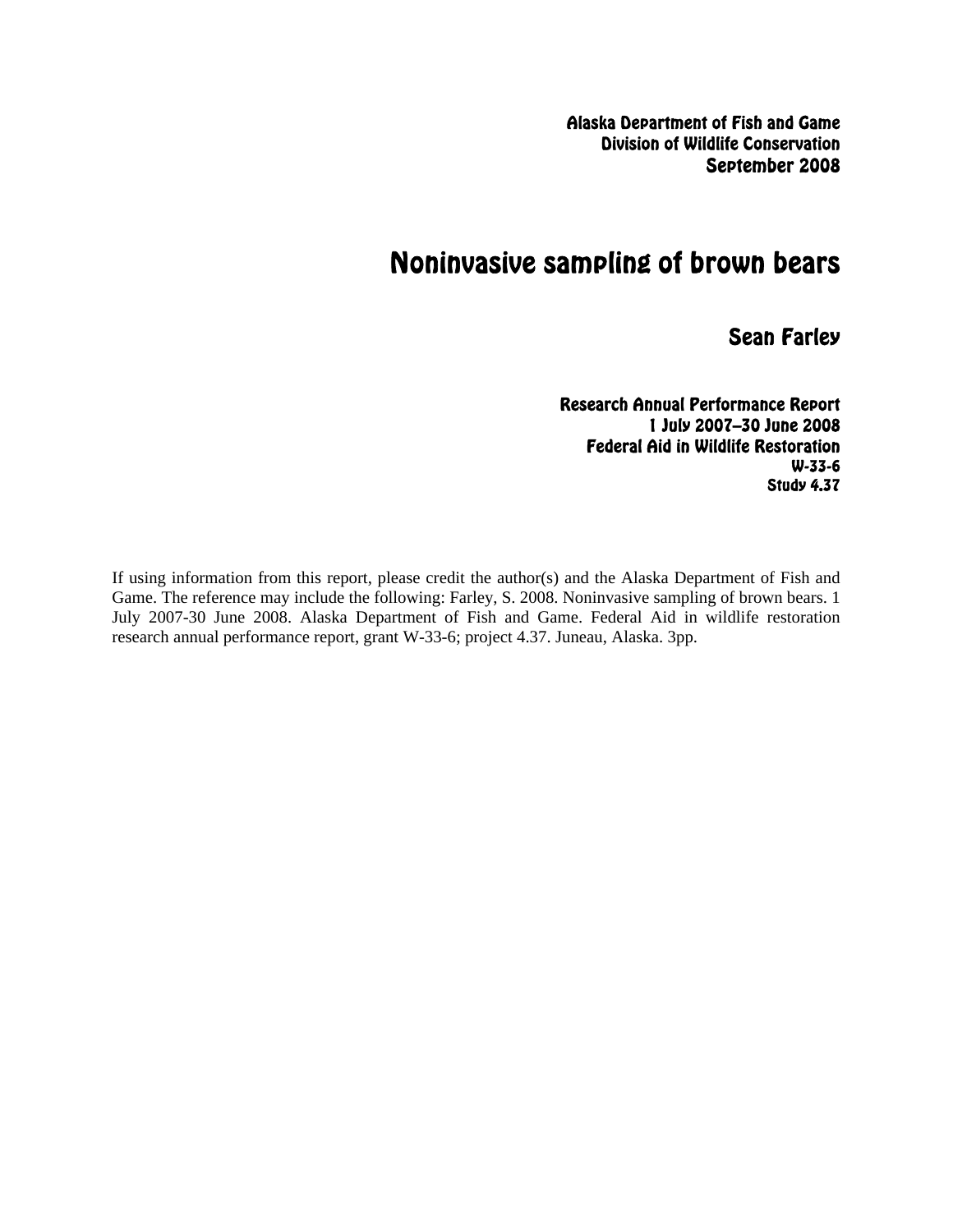**PROJECT TITLE:** Non-invasive sampling of brown bears

**PRINCIPAL INVESTIGATOR:** Sean Farley

**COOPERATORS:** Dr. Sandy Talbot, USGS Molecular Ecology Laboratory, Anchorage, Alaska

**FEDERAL AID GRANT PROGRAM:** Wildlife Restoration

**GRANT AND SEGMENT NO.** W-33-6

**PROJECT NO.** 4.37

**WORK LOCATION:** Region II, ADF&G

**STATE:** Alaska

**PERIOD:** July 1, 2007 – June 30, 2008

#### **I. PROGRESS ON PROJECT OBJECTIVES SINCE PROJECT INCEPTION**

OBJECTIVE 1: Develop methodology to non-invasively collect biological materials from bears using the McNeil River area.

Equipment was purchased and fecal samples in the summer of 2006.

OBJECTIVE 2: Collect biological samples from bears that have been harvested.

Most area biologists submitted samples from bears they sealed. Totals are listed below.

OBJECTIVE 3: Clean, curate, and archive samples.

Samples are being processed.

OBJECTIVE 4. Determine the effectiveness of sample collection procedures.

A subset of samples is being analyzed.

#### **II. SUMMARY OF WORK COMPLETED ON JOBS IDENTIFIED IN ANNUAL PLAN THIS PERIOD**

JOB/ACTIVITY 2A: ADFG staff will be provided materials and training sufficient to enable them to collect small amounts of biological material from bears during the course of sealing. Collection materials will be purchased, and along with written materials, provided to staff. Procedures will be established for the timely submission of samples.

Over 2,500 sampling kits were distributed to all Region II area offices. Each kit contained sterile buccal swabs and Eppendorf microcentrifuge tubes filled with "Longmire" buffer. A total of 626 samples were returned of which sealing certs have been entered for 237 (40 black, 197 brown). Samples were collected from all area offices except Ketchikan, Petersburg, and Kodiak.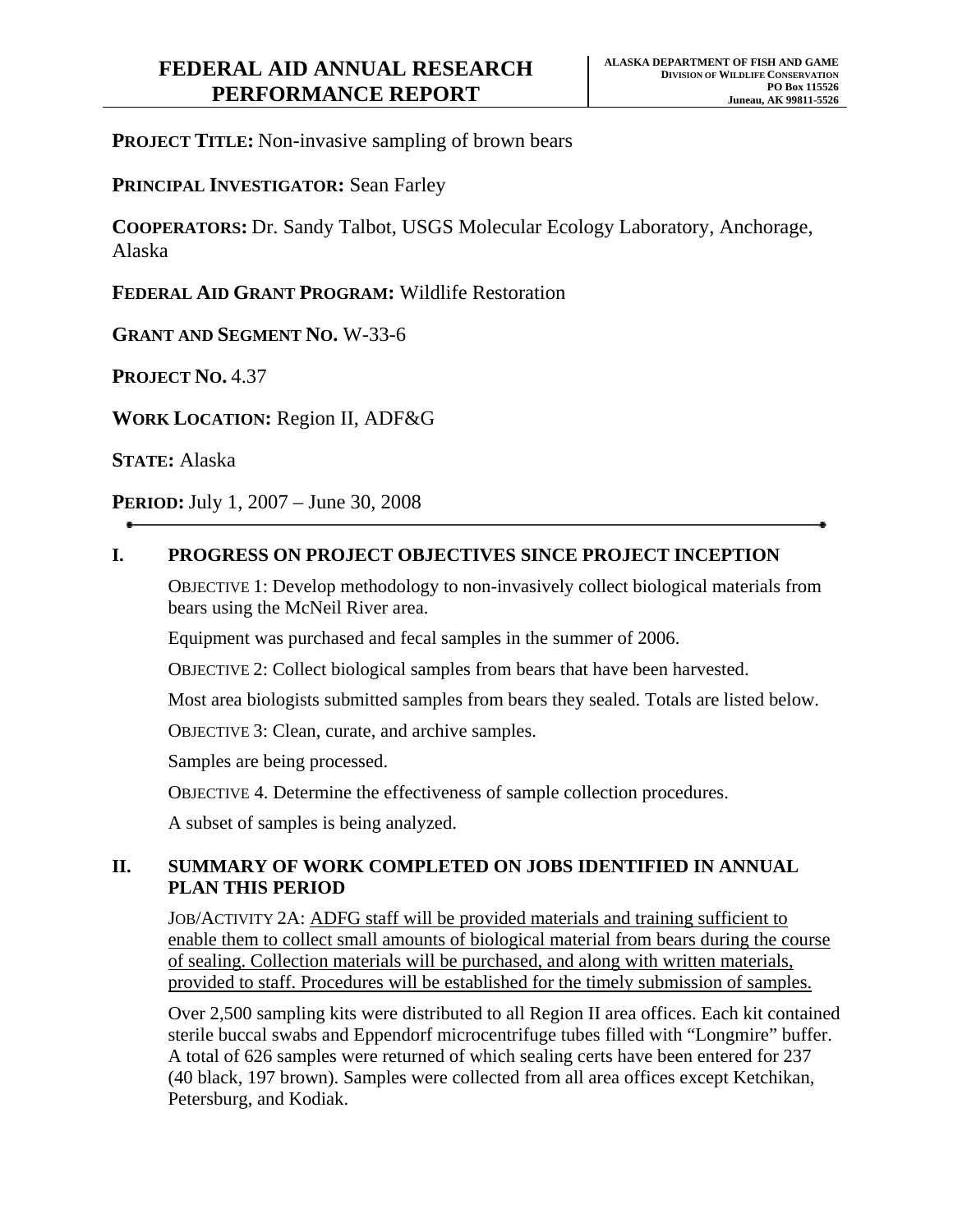JOB/ACTIVITY 3A: Samples collected during objectives 1 and 2 will be cleaned in the laboratory and sorted according to potential for DNA extraction. Archival sub-samples will be appropriately processed and retained at -84C. Laboratory supplies will be purchased. A -84C freezer will be purchased.

As of 8 Sept 2008 there have been 626 sample returned to the laboratory. Data describing each sample have been entered in ADFG sealing certificates, of which 237 are in a spreadsheet. The remaining data has yet to be entered.

JOB/ACTIVITY 4: A random subset of all samples will have mitochondrial and nuclear DNA extracted and amplified. The sex, species, and individual identification of each sample will be determined. The effectiveness of the sampling methods will be determined. QIAamp DNA stool mini kits, QIAamp DNA mini kits, various chemicals, primers, and polymerases will be purchased. An agreement with the Molecular Ecology Laboratory (MEL) of the USGS in Anchorage will be established for their assistance with final laboratory analysis.

We will begin processing samples after the fall harvest is complete. Fifty one samples were extracted with phenol:chloroform, two samples were extracted with MZV salt extraction. All but the the MZV extracted samples and three of the phenol:chlororm samples produced Fluorometer readings in excess of 400 ng/ul samples.

## **III. ADDITIONAL FEDERAL AID-FUNDED WORK NOT DESCRIBED ABOVE THAT WAS ACCOMPLISHED ON THIS PROJECT DURING THIS SEGMENT PERIOD**

None.

## **IV. PUBLICATIONS**

None at this time.

## **V. RECOMMENDATIONS FOR THIS PROJECT**

None.

## **VI. APPENDIX**

None.